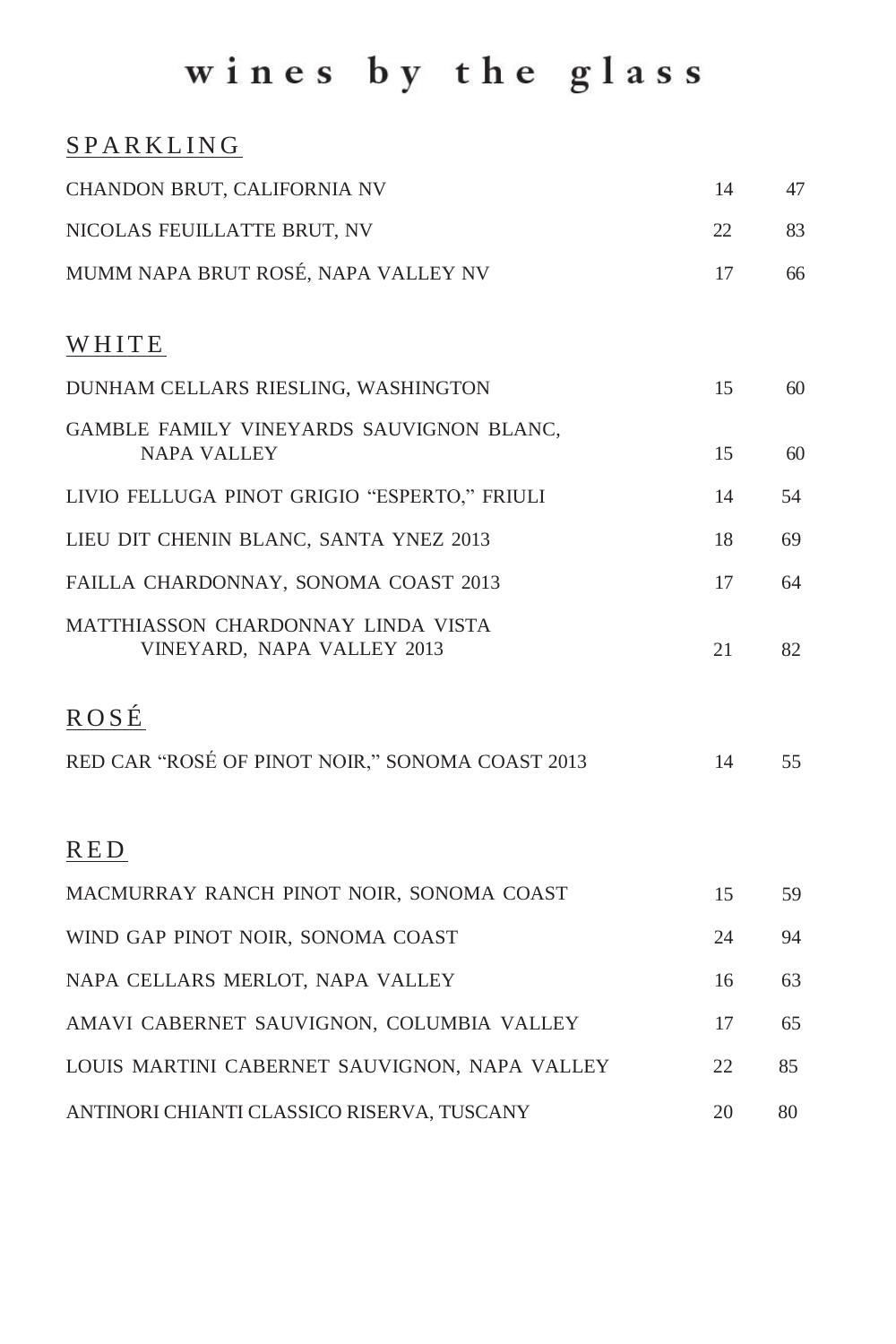## social plates

### **GARDEN**

ROASTED BABY BEETS *County Line Harvest, CA* beet top pesto, spiced yogurt, pickled asian pear 12

GRILLED CAULIFLOWER *Lifes a Choke, CA* anchovy bread crumbs, grilled persimmon 11

- HARVEST FARMER'S SALAD *Herb's by Diane, NV* apple, smoked sunchokes and carrots, herbs and sprouts, goat cheese vinaigrette 13
- CHARRED BRUSSELS SPROUTS *Rutiz Farm, CA* blis maple syrup, mustard seeds, bourbon soy 12

### **OCEAN**

- \*SHELLFISH TOWER gulf shrimp, oysters, clams, lobster, king crab, snow crab 50 per person
- \*OYSTERS ON THE HALF SHELL raw, bbq or fried / daily varieties 18 half dozen
- \*FISH OF THE DAY raw preparation, green tea ponzu, crispy jalapeño, pink ginger 16
- GRILLED SQUID *Monterey, CA* slow-cooked beans, charred greens, merguez 14
- MANILA CLAM CHOWDER *Puget Sound, WA* Weiser farms potato, crab cake 15

#### **RANCH**

- BRAISED AND GRILLED PORK CHEEK *Becker Lane, IA* roasted apple puree, apple kimchi, brussels sprouts 14
- DUCK CONFIT BUNS *Grimaud Farms, CA* brioche bun, foie gras, red onion jam 12
- 12-HOUR SMOKED BEEF BRISKET *Painted Hills,OR* rye bread, sauerkraut, gruyère 12

\*SCOTCH EGG soft fried farm egg, spicy sausage, romesco 10

### **BOARDS**

- PIG'S HEAD TARTINE *Becker Lane Organic, IA* country bread, pig head terrine, truffle aioli 12
- HAM & GOAT CHEESE FLATBREAD *Drake's Farm, CA* Bruce's arugula, Broadbent ham 12
- CHARCUTERIE foie gras torchon, housemade pâté de campagne, head cheese, rillette, Broadbent country ham 24

"SENSI NAAN BREAD" 7

plain yogurt, raita beet top pistu *Prime Color Growers, NV* roasted tomato pesto